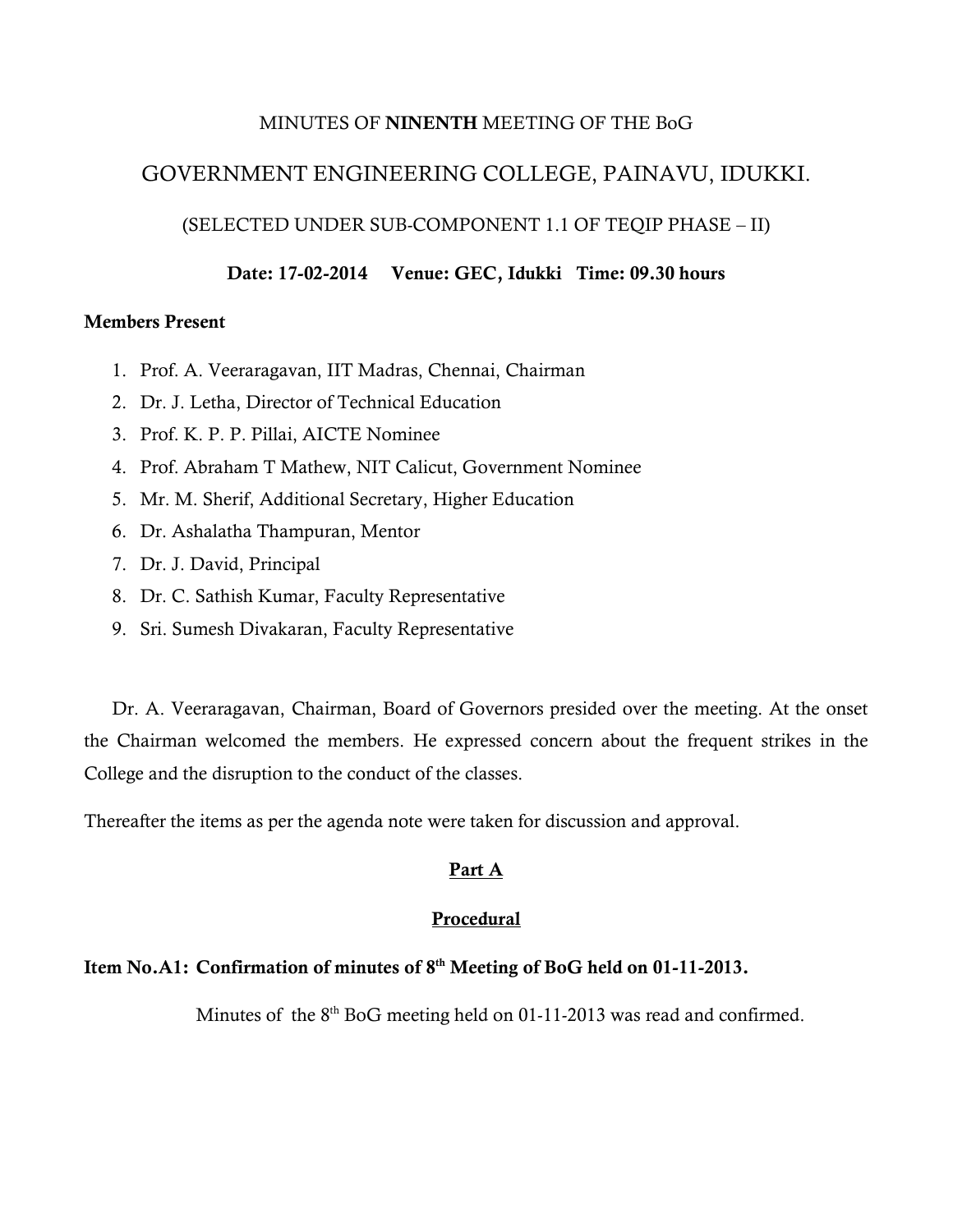**Item No.A2: Report on the action taken/action pending on the pertinent decisions in the Minutes of the 8 th Meeting of the Board of Governors held on** 01-11-2013 **at Trivandrum.**

> The Principal reported the action taken on pertinent decisions in the minutes of  $8<sup>th</sup>$ meeting of the Board of Governors held on 01-11-2013.

# **BoG made following suggestions:**

- 1. Distribute research seed money to as many faculty members as possible.
- 2. Invite faculty experts from IIT/IISc/NITs to deliver lectures on research methodology.
- 3. Furnish details regarding the FSD programmes organized/attended by each faculty as in table below.

|                |         | N <sub>o</sub><br>of<br>programmes<br>attended/No.of Days |        |                       | of<br><b>Number</b><br>programmes | Classes                                 |                     |                  |                                   |
|----------------|---------|-----------------------------------------------------------|--------|-----------------------|-----------------------------------|-----------------------------------------|---------------------|------------------|-----------------------------------|
|                |         | Subject<br>area                                           |        |                       |                                   | organized<br>with<br>brief descripttion | ours<br>臣           | Responsibilities | position.                         |
| 。<br>No<br>SI. | Faculty | $\frac{1}{2}$                                             | others | Management<br>apacity | Pedagogy                          |                                         | Remedial<br>Engaged | Other            | transfered<br>- 드<br>$\mathbf{S}$ |
|                |         |                                                           |        |                       |                                   |                                         |                     |                  |                                   |
| $\overline{2}$ |         |                                                           |        |                       |                                   |                                         |                     |                  |                                   |

- 4. Furnish details regarding courses attended by each technical/administrative staff.
- 5. Instructed to identify speakers for plenary sessions in the National conference and to reserve rooms for their comfortable stay.
- 6. Utilize the services of M. Tech students claiming non GATE stipend, for remedial classes.
- 7. Conduct GATE classes with the support from PG students.
- 8. Work out an action plan to run Ladies hostel.
- 9. Keep materials of FSD programmes attended by faculty in the college library.
- 10. Publication of Faculty resulting from student projects shall be listed separately.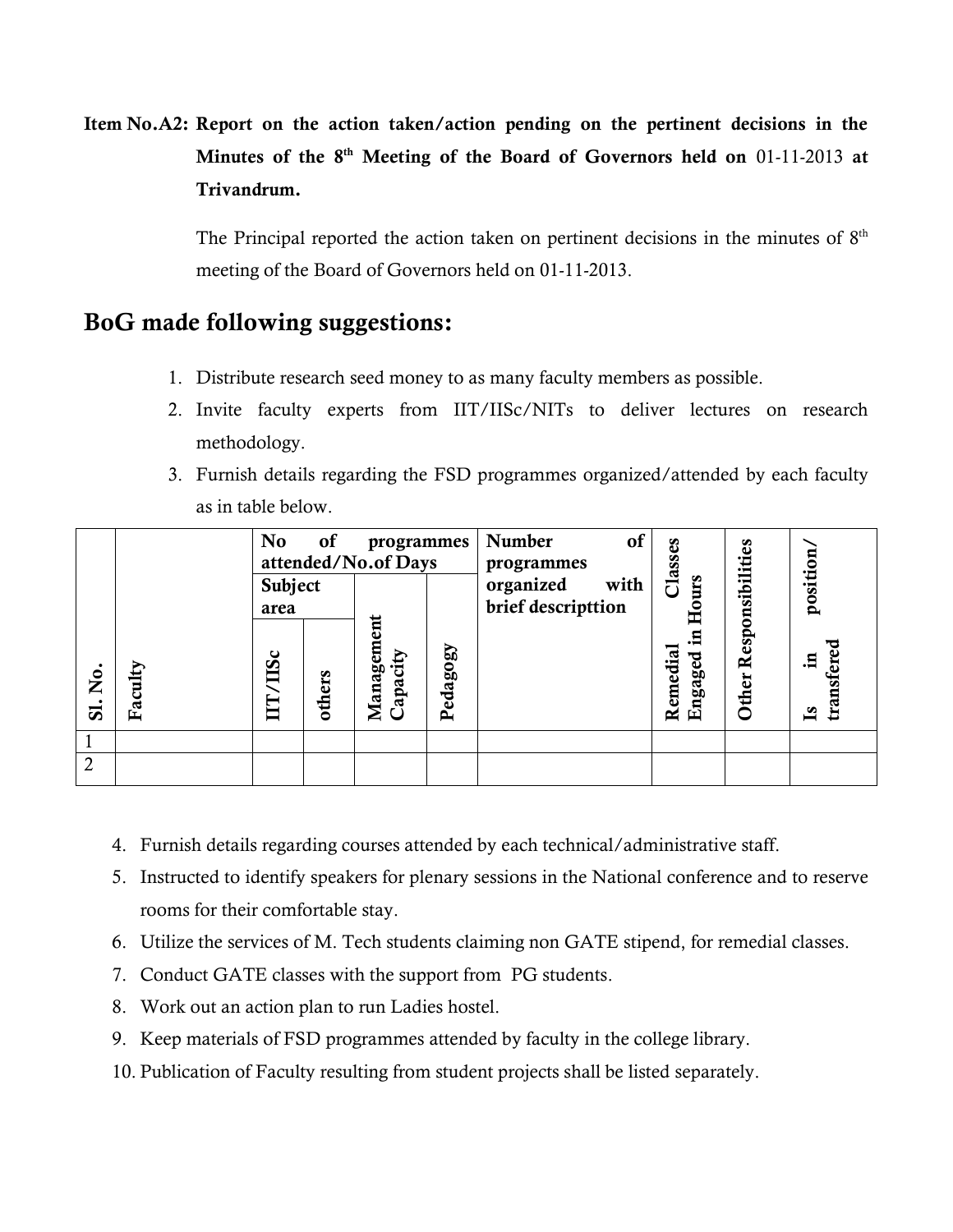#### **Part B**

#### **Discussion, consideration and Ratification**

### **Item No.B1: Consideration of the various procurement packages cancelled till date**.

The BoG discussed the cases in detail and approved the cancellations as per the details given in **Appendix B1**.

### **Item No. B2: Consideration of newly created procurement packages**

The BoG discussed the proposals in detail and the list as approved by the BoG is given in **Appendix B2**.

## **Item No. B3: Ratification of the various in house training programs for the faculty, technical staff and administrative staff.**

The BoG ratified the in house training programs for the staff as per the **Appendix B3**.

#### **Item No. B4: Ratification of the various in house training programs for the students.**

The BoG ratified the in house training programs for the students as per the **Appendix B4**.

# **Item No. B5: Ratification of the various training program attended by faculty, technical and administrative staff outside the institution.**

The BoG ratified the training programs attended by faculty, technical and administrative staff outside the institution as per the **Appendix B5**.

## **Item No. B6: Ratification of the List of PG students for Non GATE stipend from TEQIP.**

The BoG ratified the list given in the **Appendix B6**.

### **Item No. B7: Ratification of purchase of consumables and minor items for the TEQIP office.**

The BoG ratified the purchase of consumables and minor items for the TEQIP office as in **Appendix B7**.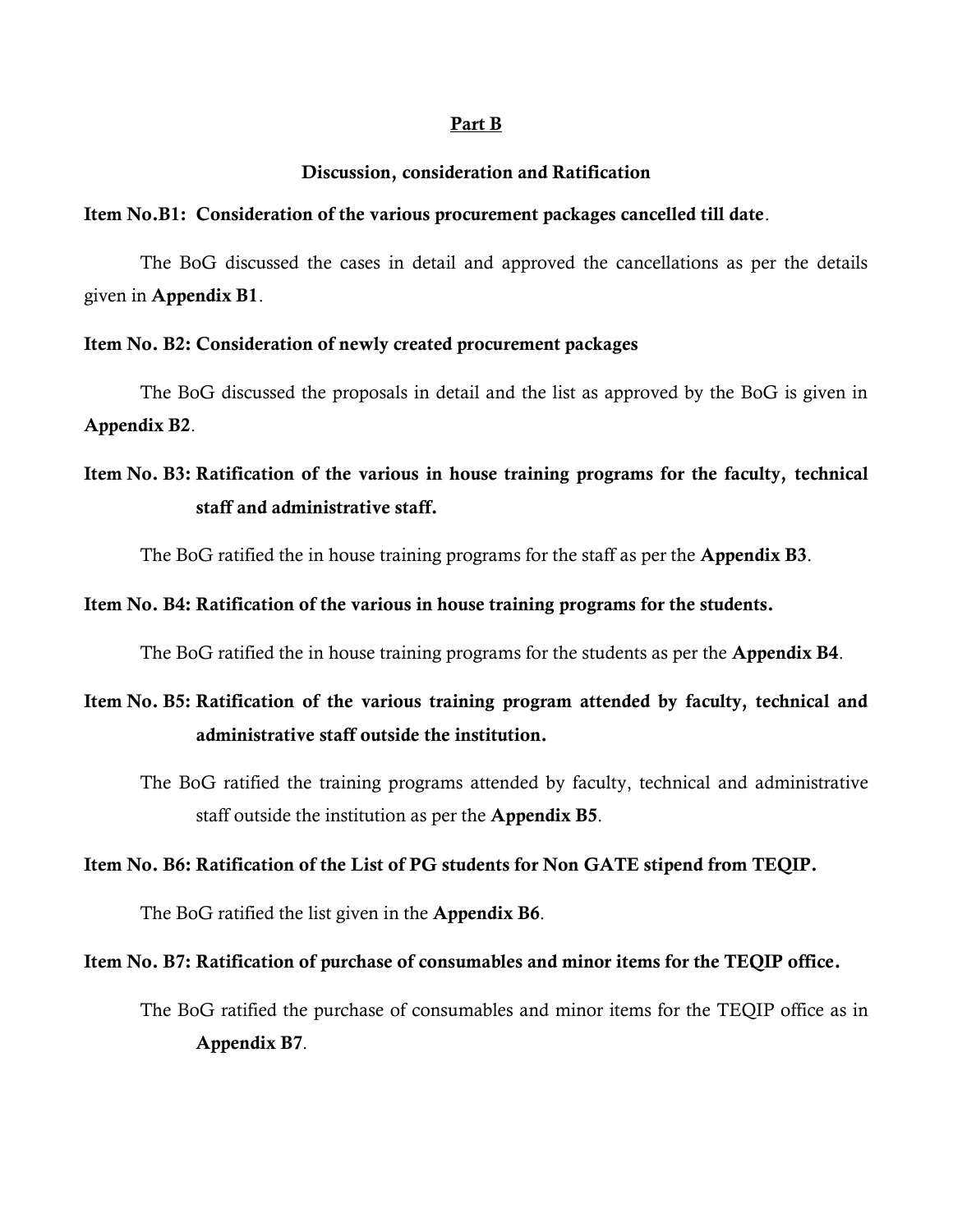### **Part C**

#### **Reports**

#### **Item No. C1:The status of fund position as on 31-01-2014.**

Principal explained the status of fund position as on 31-01-2014, and also presented category wise expenditure as presented in Report C1.

#### **Item No. C2:The status of faculty position as on 10-02-2014**

Principal presented the status of faculty position as on 10-02-2014. BoG reiterated its deep concern on shortage of senior faculty members.

#### **Item No. C3: Status of the construction projects as on 10-02-2014.**

The BoG suggested to speed up the construction works, so as to open the academic blocks and hostel blocks at the earliest, before the commencement of next academic year.

#### **Item No. C4: Status of GECIAN National conference.**

The Principal reported the status of GECIAN National Conference and suggested to identify speakers for plenary sessions and to finalize the venue.

#### **Item No. C5:Transfer and Posting for TEQIP after 8th BOG meeting.**

Principal briefed about the transfer and postings of key positions made after  $8<sup>th</sup>$  BOG meeting. The proposal was ratified by the BoG.

#### **Item No. C6: MoU with KELTRON**

**Principal** presented the details about the MoU signed with KELTRON . The BoG suggested to start joint projects leading to joint publications/patent.

#### **Item No. C7: Status of the new PG/UG programs as on 10-02-2014**

Principal presented the status of PG programmes and explained the difficulty due to lack of senior faculty and space.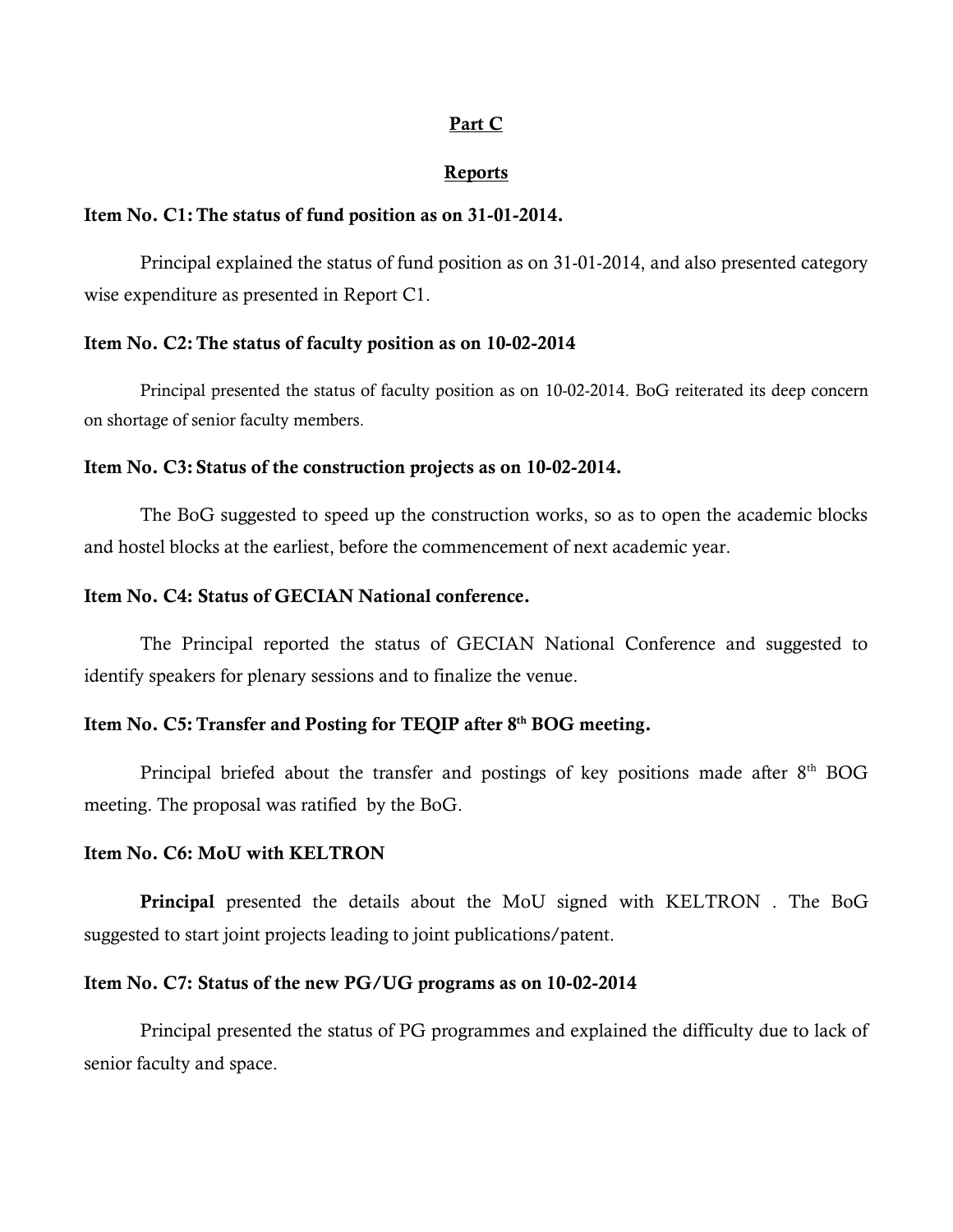## **Item No. C8:Accreditation status of the UG programs**

Prof. A K Amby presented the current status of accreditation process of the institution. Members suggested that the preparation for the Accreditation process should be intensified.

## **Item No. C9: Report on remedial classes.**

Principal presented the report. The BoG suggested to start the remedial classes from the beginning of the semester.

## **Item No. C10: Result Analyses**

BoG appreciated the result analysis presented. It should be specific with outcomes mentioned clearly.

## **Item No. C11: Major Challenges Faced**

Principal presented a report on the major challenges faced by the college, followed by the requirement of additional faculty for new UG and PG courses and staff for library, office(including Dean's office), laboratories and new hostels. He also presented an action plan to improve the infrastructural facilities. The BoG appreciated the efforts and suggested to prepare the action plan on priority.

The BoG placed following recommendations to the government.

- 1. Create additional posts of faculty for new UG and PG courses.
- 2. Create posts for additional staff required for library, office, laboratories and new hostels.
- 3. Set up infrastructural facility with following priority.
	- 1 Pathway for connecting proposed buildings
	- 2 Water source protection, Storage and distribution Facility
	- 3 Construction of second floor over academic block I
	- 4 Construction of second floor over ladies hostel II
	- 5 Construction of open step connection between Administrative and academic blocks
	- 6 Construction of Men's hostels I
	- 7 Construction of Men's hostel II